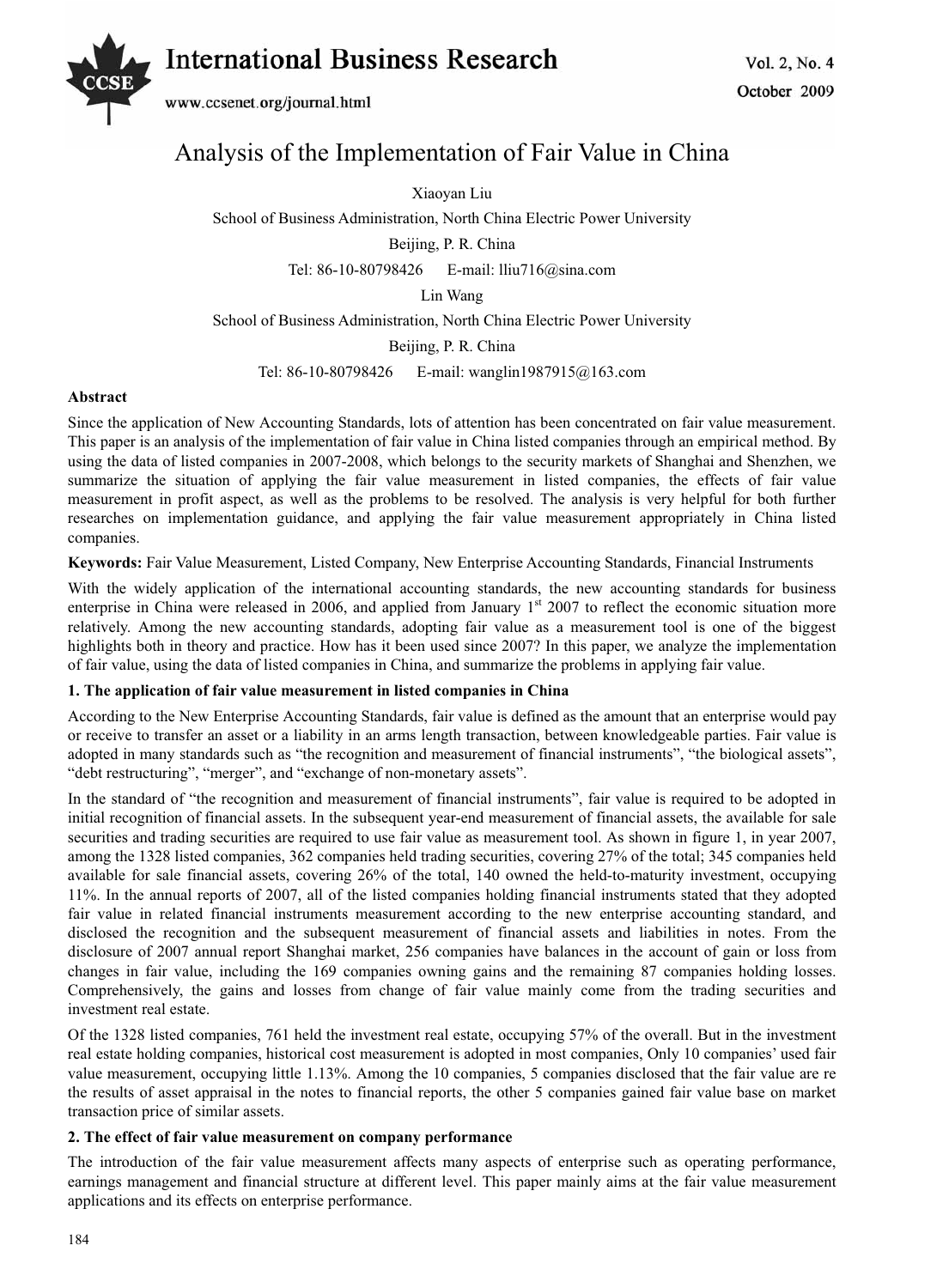### *2.1 The overall effects of fair value measurement on listed companies*

By August 31st, 2008, 1619 companies of Shanghai and Shenzhen market disclosed semi annual reports, with an overall ̞553.30 billion net income, excluded Gold Molybdenum (601958) for its incomparability. It increased by 19.31%. The account "gains or loss from the changes in fair value" existed in 381 companies, totaling  $Y244.95$  billion losses due to the changes in fair value, which was 309.52% of last year. Compared with the large losses, these companies listed ̞116.91 billion gains on this item in 2007. As announced in the first three season reports of 2008, only less than 60 listed companies gained profits from securities investment, most companies were suffering with negative gains from changes in the fair value, and more than 20 companies' losses exceeded  $Y1$  billion Yuan. The total of changes in the fair value of whole listed companies is nearly  $\angle$   $\angle$  2.9 billion.

By 2009 April 15, 307 of 1047 companies which have their annual reports published disclosed information about gains or losses from changes in fair value, totaling a loss of  $Y258.14$  billion, compared with  $Y128.3$  billion gains from changes in fair value of the same 1047 companies in 2007. The ratio of gains or losses from investment and changes in fair value to total income before income taxes is 17.09%, 22.84% to with net income.

#### *2.2 Case study*

We take China International Marine Containers (Group) Ltd (CIMC) (000039) as a case to show the effects on company performance in the following. Table 1 shows us the related performance index information such as Revenue, Operating Income and Net income of CIMC Group in 2004-2008 annual reports. In the first three years from year 2004 to 2006, as Figure 2 and Figure 3 shown, Revenue, Operating Income and Net income, all of the performance indices of the group increased smoothly; in 2007, the performance increased greatly, and conversable in 2008 it began to decline, especially the net income declines more sharply than the revenues and operating income. From the overall situation, fluctuations of performance of CIMC Group in year and 2008, in which fair value measurement has been applied are significantly greater than those of the previous year before 2007.

Table 2 summarizes the amounts and ratios of performance of CIMC Group in year 2007 and 2008, in which year the new accounting standards, especially the fair value measurement, have been were applied. In year 2007, the gains from changes in fair value amounted to Y2.74 billion, occupying 7.93% of operating income, 8.66% of the net income of the current year. In the contract, In year 2008, the losses from changes in fair value amounted to  $Y4.38$  billion, occupying 24.3% of operating income, 31.13% of the net income of the current year.

By analyzing the operating details of CIMC Group in 2008, things are clear that the *Y473.27* billion revenue earned during was 2.94% dropped than last year, and the  $Y14.07$  billion net income in 2008 was 55.55% dropped than last year. The main reason for the revenue drop lied in the dry containers discontinuation happened in the fourth quarter of 2008. As far as the sharply falling of net income is concerned, the two main reasons are important: one is the provision for the of dry containers discontinuation for  $Y6.99$  billion, and the other is the stock write-down, which resulting the gains from changes in fair value fell sharply. Why net income decline far outweigh the revenue? Among these two reasons, the  $\overline{Y}$ 4.38 billion loss from changes in fair value play a more important role, which is reaching 31.13% of the net income. This is apparently different from the gains earned in 2007. Furthermore, from the data of annual reports in 2007 and 2008, we can see that the decline in value of trading securities and derivatives during the reporting period is responsible for the losses from changes in fair value.

#### **3. Problems in fair value applying**

In applying the fair value measurement, there are still lots of problems. Four main factors that prevent applying fair value measurement properly are concluded as follow:

#### *3.1 Lack of complete theory system and operational guidelines*

Although the new accounting standards set up basic principles for the recognition and measurement of fair value, detailed theory framework and implementation guidelines are still lacked. For example, in the new accounting standards there is not any detailed principle about how to determine the fair value of assets from the similar asset transaction, such as in what kind of market, in what time, and which price to choose. In the annual reports of listed company in 2007 and 2008, some companies stated that in many subjects they have followed the new accounting standard, by using the price of similar assets in the active market quotation, to determine the fair value, In fact, due to the lack of standards. But because there is no publicly accepted principles, the fair value amounts largely depends on evaluation techniques, methods and professional judgment adopted by accounting personnel, especially those that need to use evaluation of the future cash flow of assets, the estimated amounts would differ greatly due to different date and the discount rate.

#### *3.2 Inadequate disclosure of fair value information*

In the annual reports of the listed companies in China, little information related to the process of determining the fair value is found. Although most companies disclosed the amounts of trading securities and other financial assets and financial liabilities, information on how to determine the fair value of these assets and liabilities, such as the valuation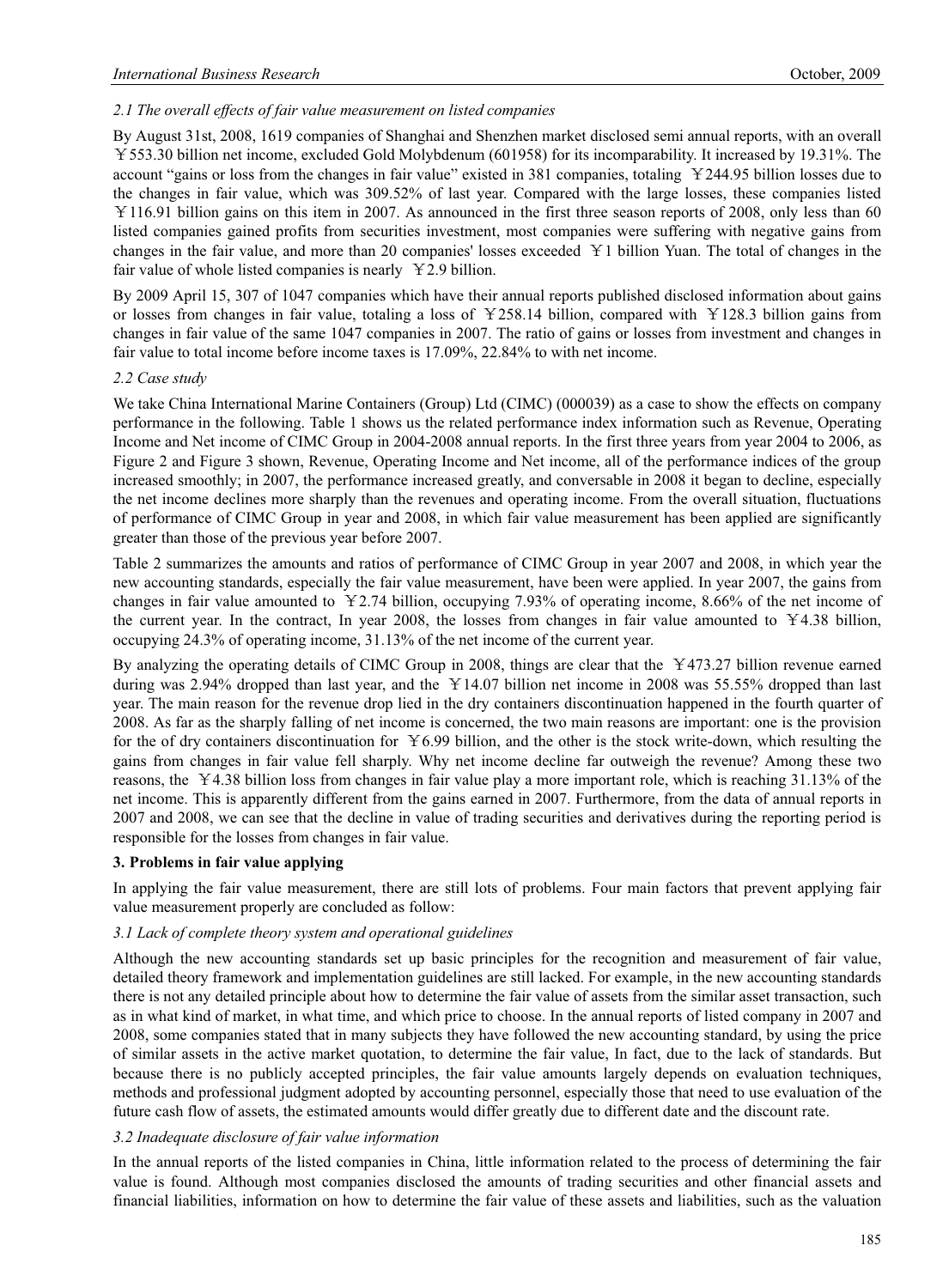of the concrete method and parameters of selection, has not been fully disclosed in the notes. Furthermore, in the financial statements some listed companies, important items such as the major trading, important matters, important accounting policy, and accounting estimates requested by the new accounting standards have been omitted. Therefore, disclosure about whether fair value measurement after the major trading has been applied can not be found.

#### *3.3 Lack of effective market environment*

According to the new accounting standards, the access of fair value should be in an active, completely competitive market condition. It is required the knowledgeable parties to participate willingly in the transactions, in which information asymmetry should be as far as possible, and any commodity market price can be open to access, and thus they can trade transactions risk factors into consideration, and determine the transaction price properly.

Although China's market economy has been established, the transition of the economic system has not been completed. There are still many disadvantages of the market condition for obtaining fair value. For instance, non-market factors still exists, non-monetary transactions between enterprise's are not regular, the markets for securities trading, property right trading market, and production material are not mature, and so on. Therefore, due to mature market condition suitable for the application of fair value, the soil and the environment, is not mature, the applying of fair value measurement in practice is not easy.

# *3.4 Lack of highly qualified and skillful accounting personnel*

Because of the difficulty of the access of fair value, the professional skill and professional judgment ability of accounting personnel are requested put forward higher request. There are about 12 million accounting professionals in China, about 80% of which are workers with inferior practicing ability, who have not been educated systemic accounting theory. It is difficult for them to correctly understand the definition of fair value measurement, let alone to use. Therefore, there will be a long way for them to increase the professional skill and professional judgment ability. The low quality of accounting personnel in businesses is considered one of the problems to be resolved in the reasonable application of the fair value.

# **4. Summary**

Based on the above analysis of data deriving from the annual reports of China listed companies in 2007-2008, we summarize the application situation of fair value measurement and its effects on performance aspects of company. In addition, we also analyze the problems existing in applying the fair value measurement.

(1) Fair value has been adopted by China listed companies widely and smoothly. With the application of the new accounting standard, fair value measurement has been adopted in many standards, the recognition and measurement of financial instruments is the case in point. Nearly one third of companies measured trading securities, the typical financial asset, at fair value.

(2) Fair value measurement affects the Net Income by the account gains or loss from change in fair value, the greater the fluctuations of market, the larger the effects. From this aspect, fair value is like a double-edged sword, that is, it can sensitively reflect the market situation. When the market is in prosperity time, fair value can boost the performance; in contrast, when the market setback, it also can suffer the listed company with great loss. Performances in 2007 and 2008 are examples in the above two cases.

(3) In applying fair value measurement, there are still some problems to be resolves in the future. Both problems in the external environment such as system and market environment and internal factors are considered. There is a long way to go until qualified accounting personnel are developed, and related information about fair value measurement are fully disclosed.

#### **References**

Xie, Shifen. (2004). Fair Value: Research on International Accounting Frontier Problem. Hunan Renmin Press.

Ministry of Finance. Accounting Standards for Business Enterprises. (2006). Economic Science Press.

Wang, Jiancheng, Hu Zhenguo. (2007). The Present Situation of Fair Value Measurement and Research on Related Issues. Accounting Research, (5):10-16.

FASB. (2005). Fair Value Measurement. www.fasb.org.

FASB. (2006). SFAS 157, Fair Value Measurement. www.fasb.org.